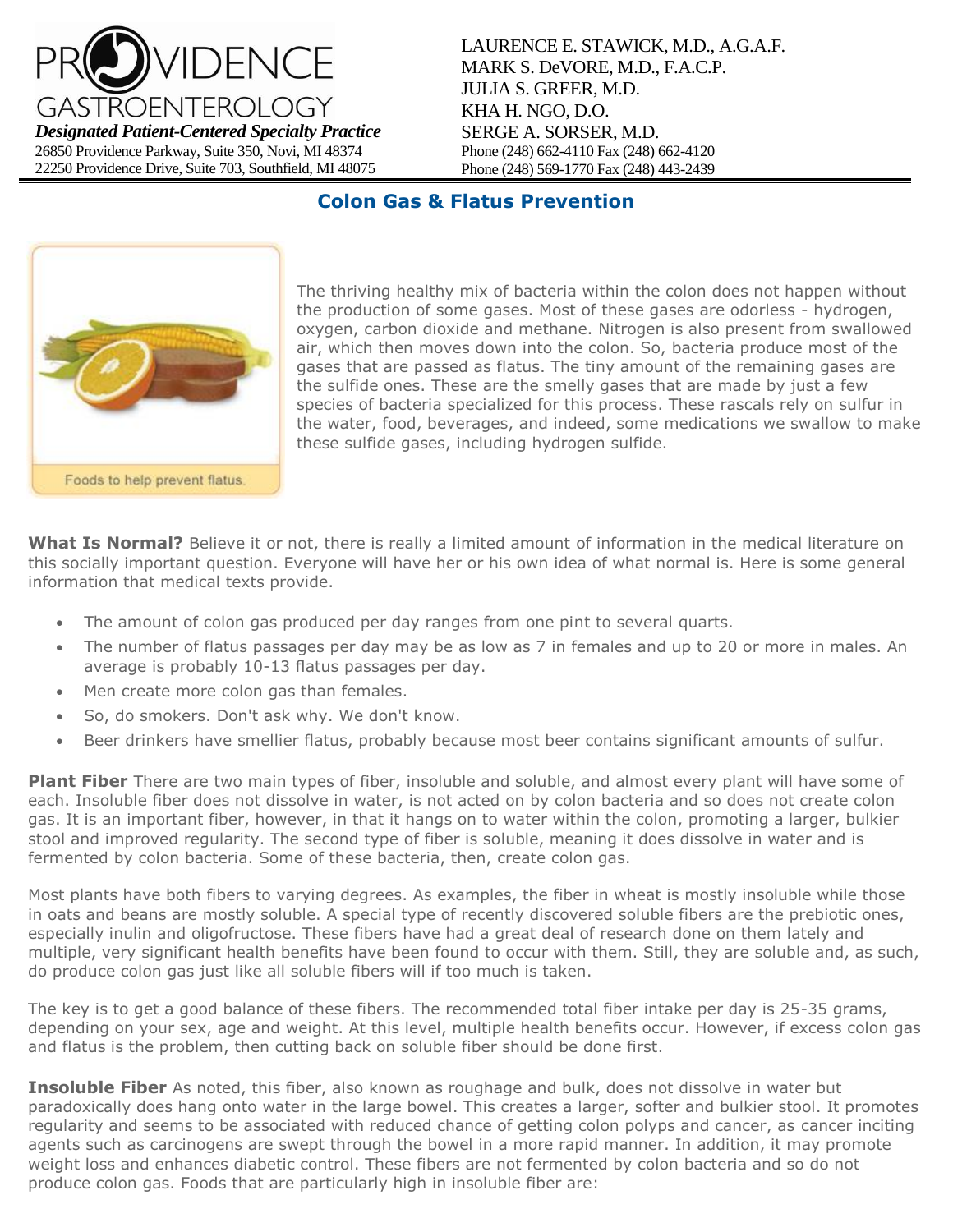**STROENTEROLOGY** *Designated Patient-Centered Specialty Practice*

26850 Providence Parkway, Suite 350, Novi, MI 48374 22250 Providence Drive, Suite 703, Southfield, MI 48075

- whole wheat bread and baked goods
- wheat bran
- whole grain breads
	- vegetables and fruit, especially the skins

The section on [Fiber Content of Food ,](http://www.jacksongi.com/Fiber-Content-Foods/Fiber_Content_Foods.aspx) provides the insoluble fiber content of many foods.

**Soluble Fiber** This plant fiber does dissolve in water. In the colon, it provides food for the enormous numbers of bacteria that thrive there and, in so doing, provide many health benefits. Those fibers also promote regularity by increasing the growth of the colon bacteria. However, soluble fibers are the ones that some coon bacteria metabolize and so produce some colon gas. Foods that are particularly high in soluble fiber are:

- oats in any form cereal, muffins, etc.
- apples, oranges, grapefruit, peaches, concord grapes
- prunes, pears, cranberries
- beets
- carrots
- psyllium (found in supplements and some cereals)

• beans

The section on [Fiber Content of Food ,](http://jacksongi/com/Fiber-Content-Foods/Fiber_Content_Foods.aspx) provides the insoluble fiber content of many foods.

**Flatus Odor and Sulfate** Sulfate is the culprit. It is also a very necessary element in the diets as our body needs it for many functions. The problem with noxious flatus odor is that certain bacteria in the colon make sulfide gases in very tiny amounts, but certainly enough to be noticeable. It is pretty simple. The more sulfate you ingest, the more of it is available for colon bacteria to make sulfide gases. So where is the sulfate we ingest?

- Drinking water up to 20% or more may come from drinking water, depending on where yours comes from. City water is monitored so there won't be too much, but well water can vary significantly.
- Beverages beer, red and white wine, cider, apple, grape and tomato juice, and even cow's milk have significant amounts of sulfate.
- Foods the following have moderate amounts of sulfate
	- almonds
		- **breads** 
			- cruciferous vegetables broccoli, cauliflower, Brussels sprouts, cabbage
		- dates
		- dried apples, apricots dried fruits are very high in sulfate
- Animal Protein There are only two amino acids, methionine and cystine, that contain sulfate but these are present in all animal products. The more meat, fish, and poultry you eat, the more sulfate enters your colon.
- Supplements *chondroitin sulfate, glucosamine sulfate and MSM (methylsulfonylmethane)* are used by many people for bone and joint disorders. These have significant amounts of sulfate. So does carrageenan, used as a thickening agent in many prepared foods. Read the labels.

So the first step to controlling flatus smell is to moderate the amount of sulfate containing foods and supplements you take. The second step is to acidify your colon.

**Colon Acidity and Prebiotics** A little known fact, even to those in the medical field, is that the sulfide producing bacteria in the colon can't grow in an acid environment. So, the trick is to acidify the colon by providing certain plant fibers that other good bacteria use to make acidic substances called short chain fatty



- peanuts
- prunes
- raisins



• peanuts • Brazil nuts • popcorn brown rice

LAURENCE E. STAWICK, M.D., A.G.A.F. MARK S. DeVORE, M.D., F.A.C.P. JULIA S. GREER, M.D. KHA H. NGO, D.O. SERGE A. SORSER, M.D. Phone (248) 662-4110 Fax (248) 662-4120 Phone (248) 569-1770 Fax (248) 443-2439